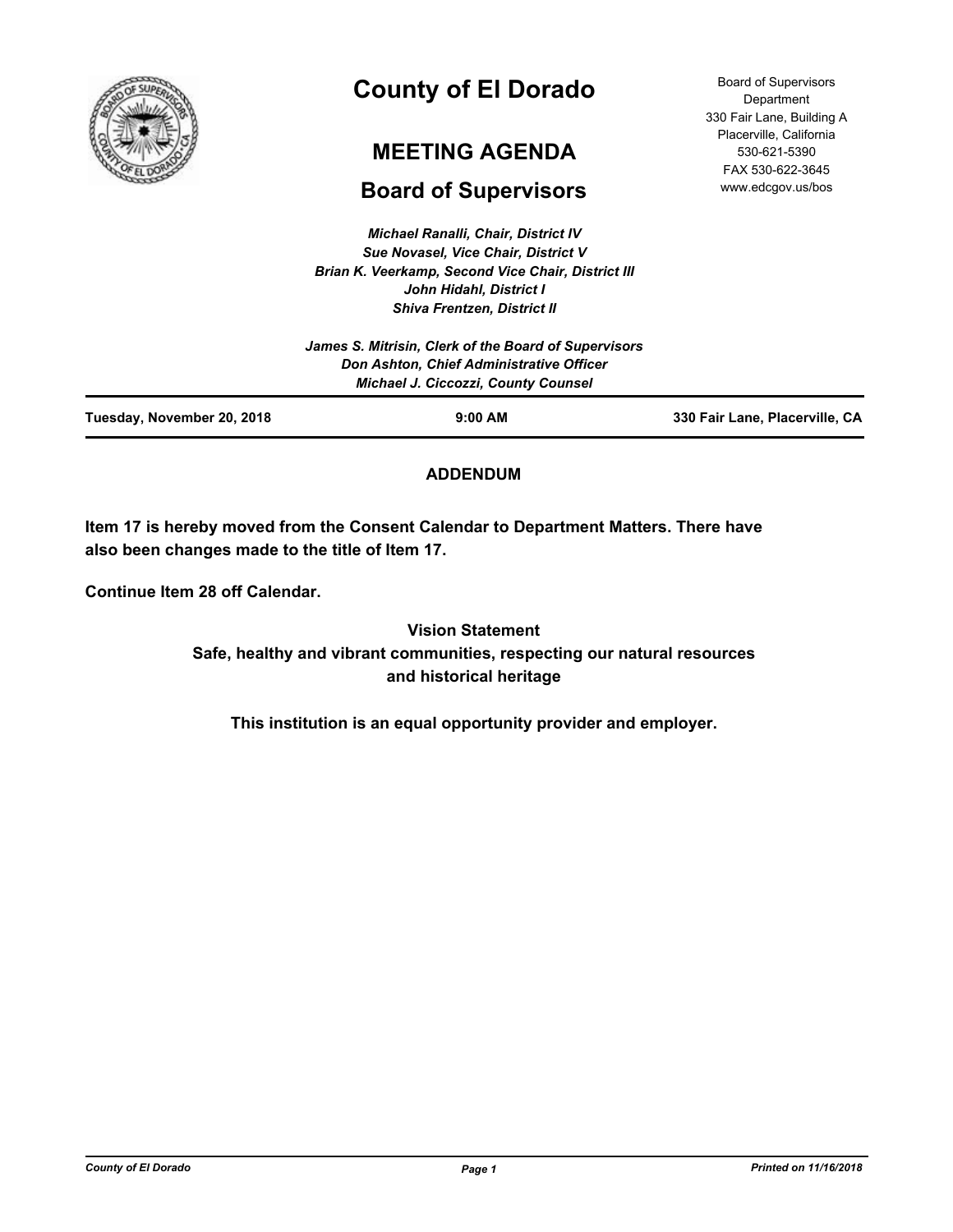Live Web Streaming and archiving of most Board of Supervisors meeting videos, all meeting agendas, supplemental materials and meeting minutes are available on the internet at: http://eldorado.legistar.com/Calendar.aspx

To listen to open session portions of the meeting in real time, dial (530) 621-7603. This specialized dial in number is programmed for listening only and is operable when the audio system inside the meeting room is activated. Please be advised that callers will experience silence anytime the Board is not actively meeting, such as during Closed Session or break periods.

The County of El Dorado is committed to ensuring that persons with disabilities are provided the resources to participate in its public meetings. Please contact the office of the Clerk of the Board if you require accommodation at 530-621-5390 or via email, edc.cob@edcgov.us.

The Board of Supervisors is concerned that written information submitted to the Board the day of the Board meeting may not receive the attention it deserves. The Board Clerk cannot guarantee that any FAX, email, or mail received the day of the meeting will be delivered to the Board prior to action on the subject matter.

The Board meets simultaneously as the Board of Supervisors and the Board of Directors of the Air Quality Management District, In-Home Supportive Services, Public Housing Authority, Redevelopment Agency and other Special Districts.

For Purposes of the Brown Act § 54954.2 (a), the numbered items on this Agenda give a brief description of each item of business to be transacted or discussed. Recommendations of the staff, as shown, do not prevent the Board from taking other action.

Materials related to an item on this Agenda submitted to the Board of Supervisors after distribution of the agenda packet are available for inspection during normal business hours in the public viewing packet located in Building A, 330 Fair Lane, Placerville or in the Board Clerk's Office located at the same address. Such documents are also available on the Board of Supervisors' Meeting Agenda webpage subject to staff's ability to post the documents before the meeting.

## **PROTOCOLS FOR PUBLIC COMMENT**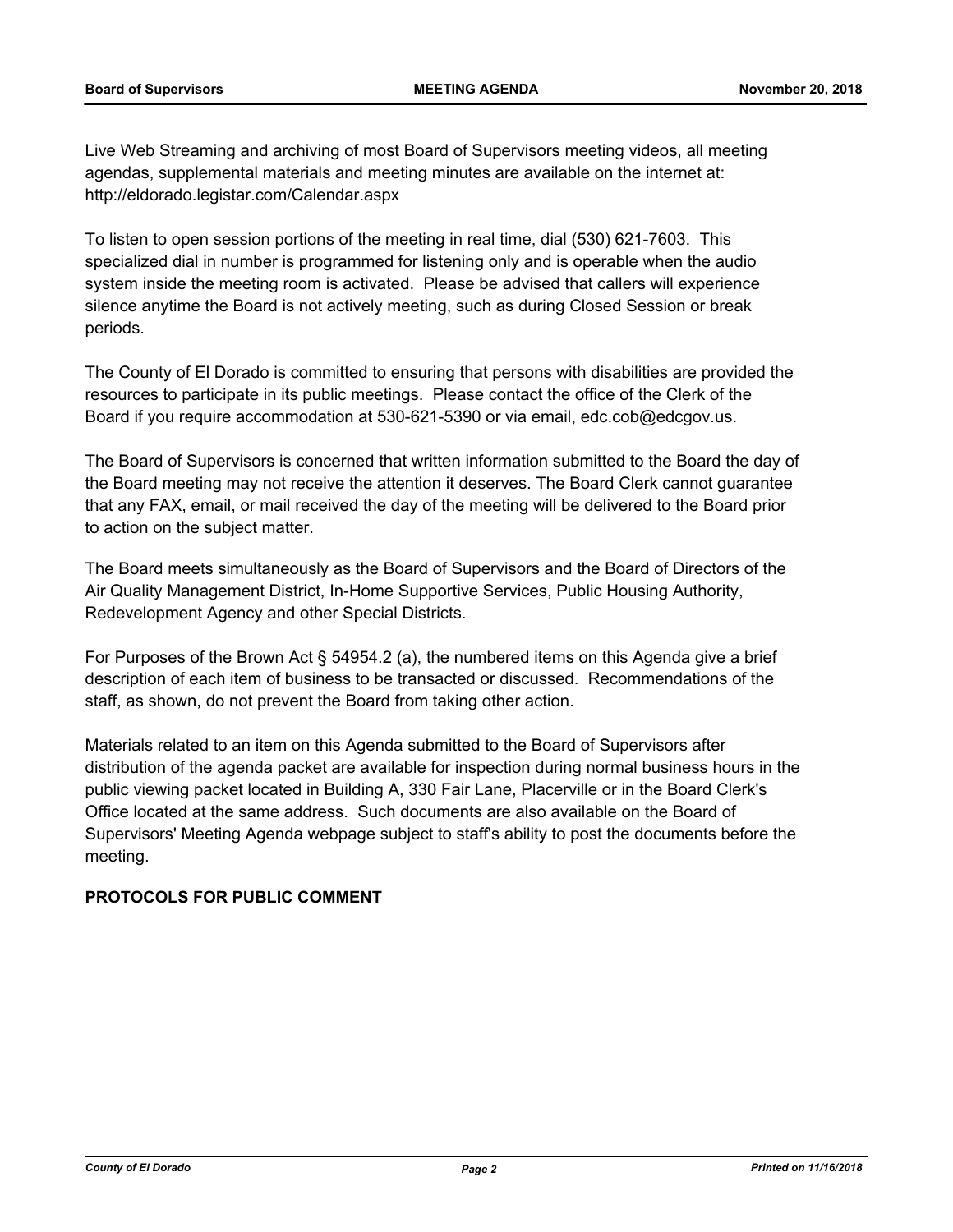Public comment will be received at designated periods as called by the Board Chair.

Public comment on items scheduled for Closed Session will be received before the Board recesses to Closed Session.

Except with the consent of the Board, individuals shall be allowed to speak to an item only once.

On December 5, 2017 the Board adopted the following protocol relative to public comment periods:

Time for public input will be provided at every Board of Supervisors meeting. Individuals will have three minutes to address the Board. Individuals authorized by organizations will have three minutes to present organizational positions and perspectives and may request additional time, up to five minutes. At the discretion of the Board, time to speak by any individual may be modified.

A total of 20 minutes will be allocated for public comment during Open Forum and for each agenda item to be discussed. Public comment on certain agenda items designated and approved by the Board may be treated differently with specific time limits per speaker or a limit on the total amount of time designated for public comment. It is the intent of the Board that quasi-judicial matters have additional flexibility depending upon the nature of the issue.

Individual Board members may ask clarifying questions but will not engage in substantive dialogue with persons providing input to the Board.

If a person providing input to the Board creates a disruption by refusing to follow Board guidelines, the Chair of the Board may take the following actions.

Step 1. Request the person adhere to Board guidelines. If the person refuses, the Chair may ask the Clerk to turn off the speaker's microphone.

Step 2. If the disruption continues, the Chair may order a recess of the Board meeting.

Step 3. If the disruption continues, the Chair may order the removal of the person from the Board meeting.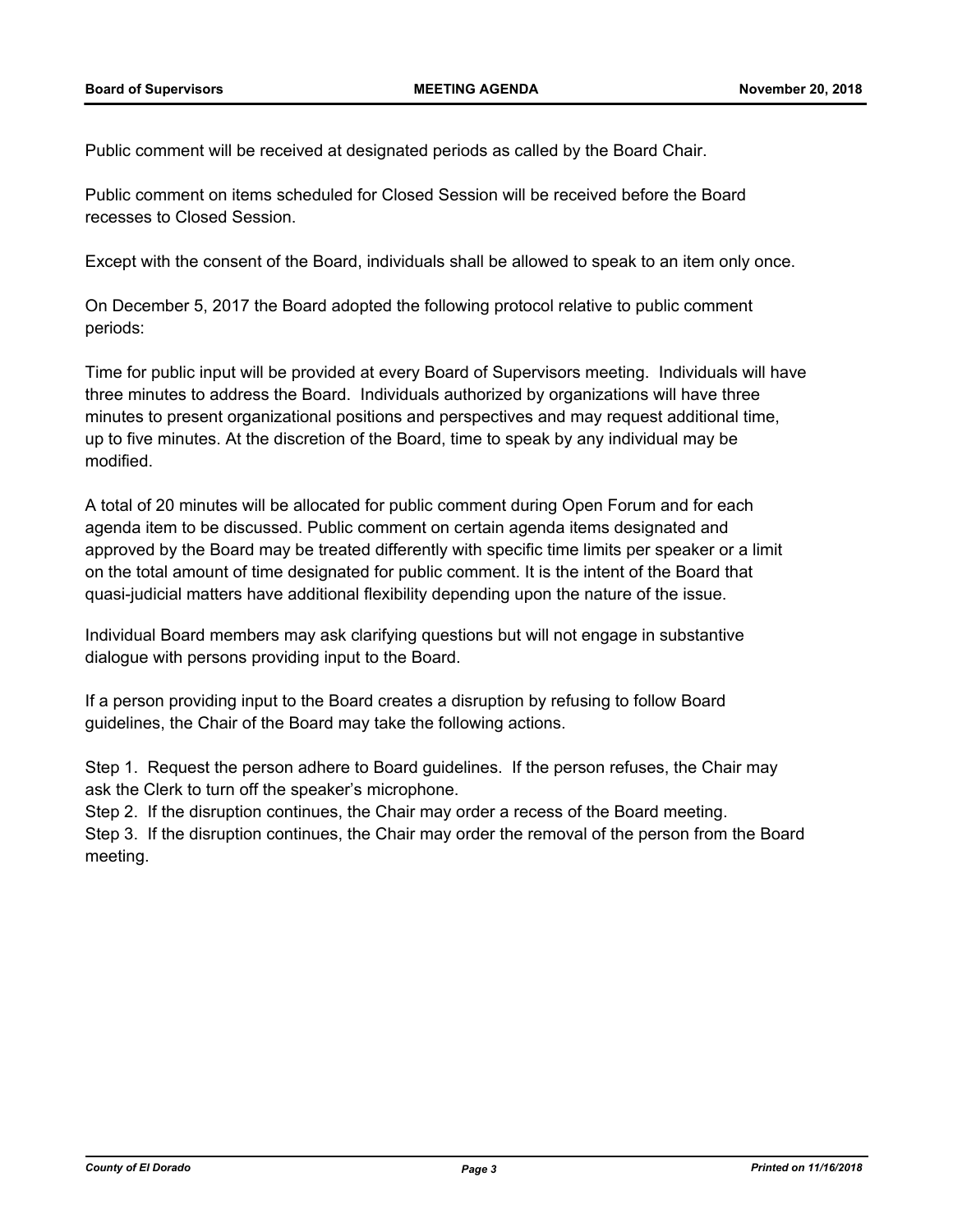# **9:00 A.M. - CALL TO ORDER**

#### **INVOCATION AND PLEDGE OF ALLEGIANCE TO THE FLAG**

#### **ADOPTION OF THE AGENDA AND APPROVAL OF CONSENT CALENDAR**

The Board may make any necessary additions, deletions or corrections to the agenda including moving items to or from the Consent Calendar and adopt the agenda and the Consent Calendar with one single vote. A Board member may request an item be removed from the Consent Calendar for discussion and separate Board action. At the appropriate time as called by the Board Chair, members of the public may make a comment on matters on the Consent Calendar prior to Board action.

#### **OPEN FORUM**

Open Forum is an opportunity for members of the public to address the Board of Supervisors on subject matter that is not on their meeting agenda and within their jurisdiction. Public comments during Open Forum are limited to three minutes per person. Individuals authorized by organizations will have three minutes to present organizational positions and perspectives and may request additional time, up to five minutes. The total amount of time reserved for Open Forum is 20 Minutes.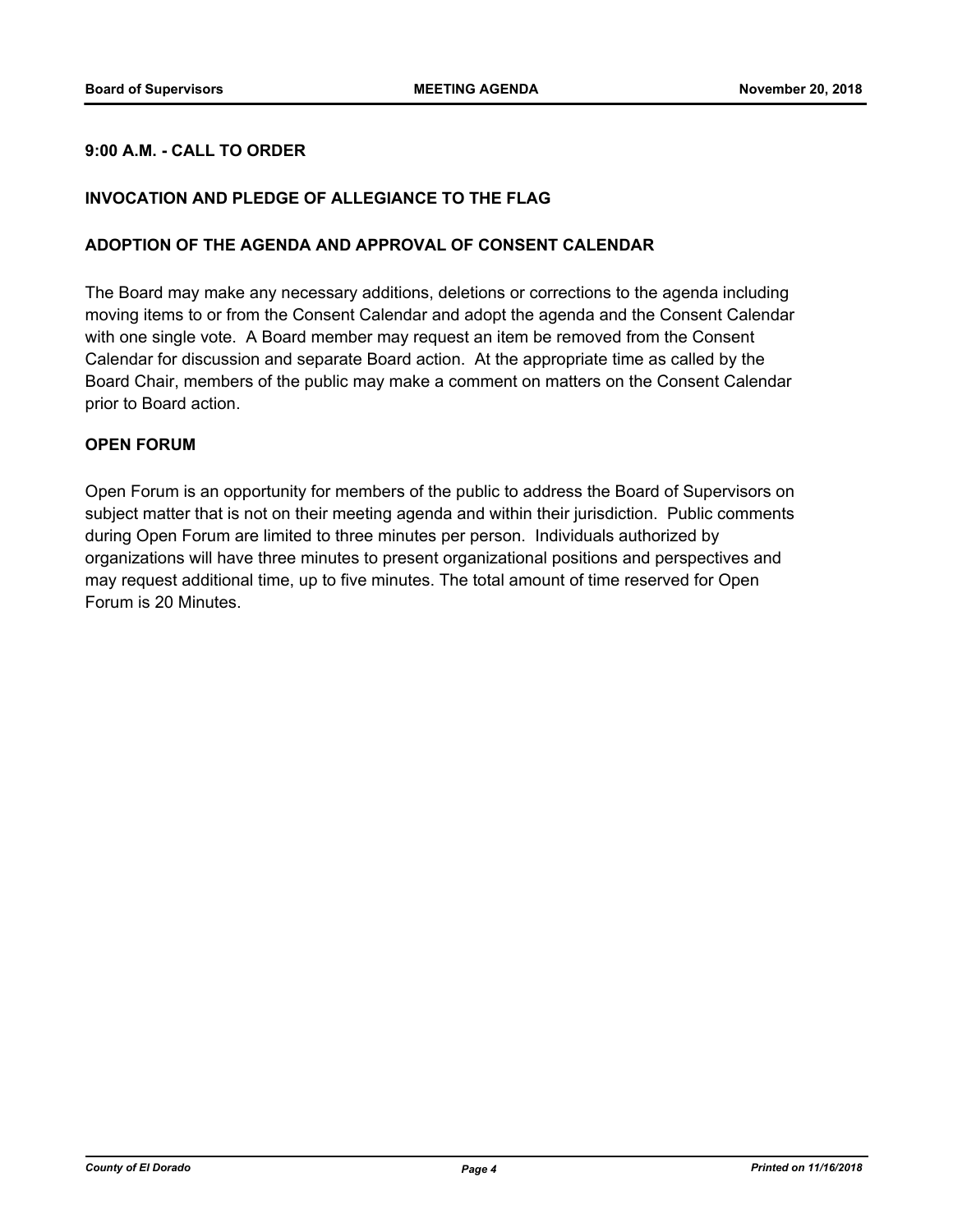#### **CONSENT CALENDAR**

**1.** [18-1806](http://eldorado.legistar.com/gateway.aspx?m=l&id=/matter.aspx?key=25157) Clerk of the Board recommending the Board approve the Minutes from the regular meeting of the Board on November 13, 2018.

#### **GENERAL GOVERNMENT - CONSENT ITEMS**

**2.** [18-1688](http://eldorado.legistar.com/gateway.aspx?m=l&id=/matter.aspx?key=25039) Chief Administrative Office, Parks Division, recommending the Board adopt and authorize the Chair to sign Resolution **235-2018** authorizing payment of \$20,000 to the City of Placerville (City) to offset maintenance and operational costs associated with use of the Placerville Aquatic Center by residents of the County who reside outside of the City limits, with funding included in the Fiscal Year 2018-19 Adopted Budget, and find that the contribution is of general county interest and/or that the cost of maintenance is increased by reason of use by residents of the county outside of the city. (4/5 vote required for finding to Adopt Resolution)

#### **FUNDING:** General Fund.

**3.** [18-1782](http://eldorado.legistar.com/gateway.aspx?m=l&id=/matter.aspx?key=25133) Chief Administrative Office and Planning and Building Department recommending the Board adopt and authorize the Chair to sign Resolution of Intention **240-2018** to amend the Zoning Ordinance for the purpose of streamlining Vacation Home Rental permitting.

#### **FUNDING**: N/A

- **4.** [18-1681](http://eldorado.legistar.com/gateway.aspx?m=l&id=/matter.aspx?key=25032) Clerk of the Board, based upon the recommendation of the Cameron Park Design Review Committee, recommending the Board make the following appointment to the Cameron Park Design Review Committee: Reappoint Dyana Anderly, Resident, Term Expiration 01/01/2022.
- **5.** [18-1755](http://eldorado.legistar.com/gateway.aspx?m=l&id=/matter.aspx?key=25106) Human Resources Department recommending the Board approve and adopt the revised department-specific class specifications for the following:

1) Chief Administrative Office: Chief Fiscal Officer - UM;

2) Elections Department: Assistant Registrar of Voters and Registrar of Voters;

- 3) Human Resources Department: Director of Human Resources;
- 4) Probation Department: Chief Probation Officer;
- 5) Department of Transportation: Director of Transportation; and
- 6) Treasurer/Tax Collector's Office: Assistant Treasurer/Tax Collector.

**FUNDING:** N/A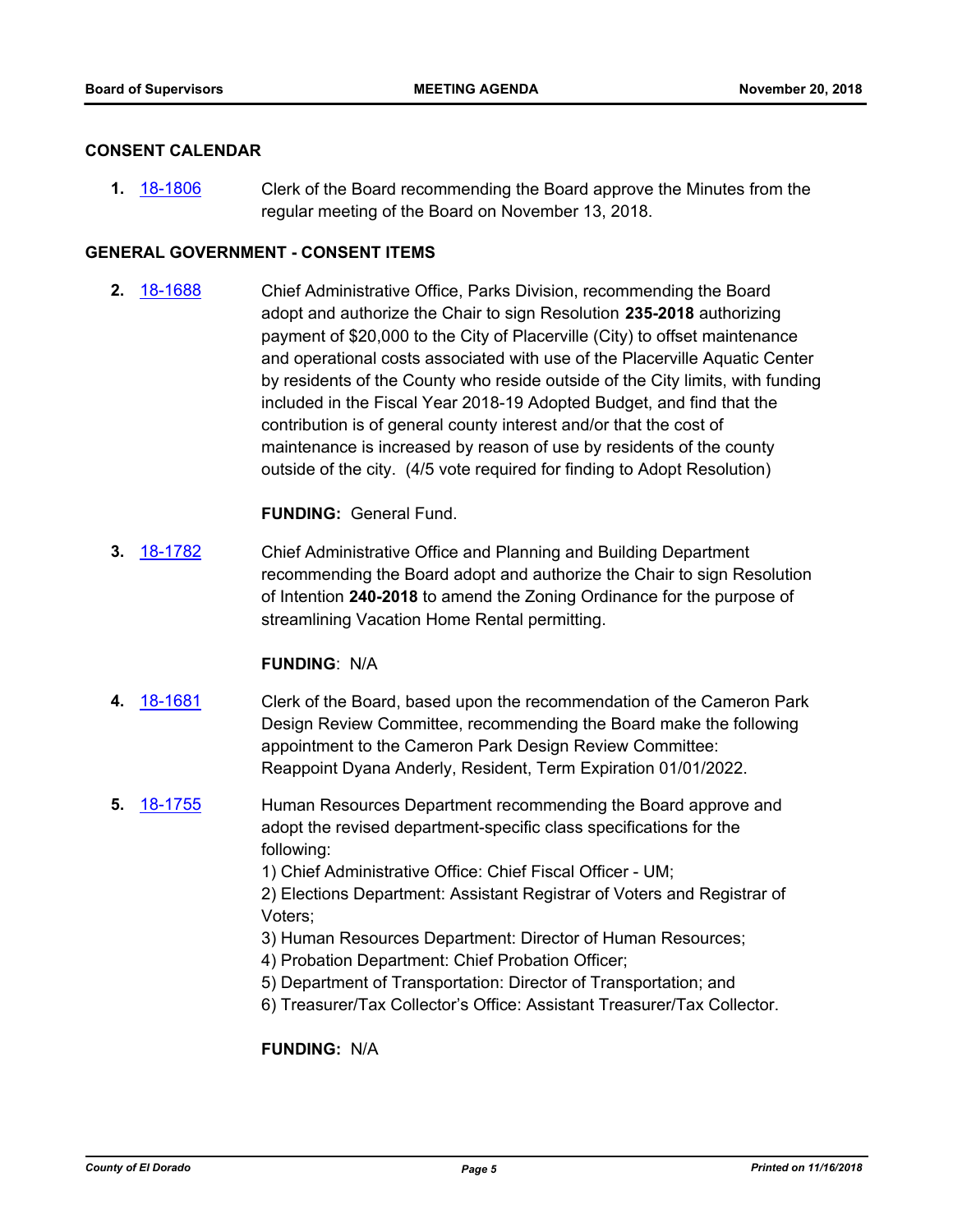**6.** [18-1766](http://eldorado.legistar.com/gateway.aspx?m=l&id=/matter.aspx?key=25117) Human Resources Department recommending the Board consider the following:

1) Award Request for Proposal 19-961-007 to the successful proposer, Occu-Med;

2) Authorize the Risk Manager to negotiate an Agreement with Occu-Med, in an amount not to exceed \$237,600 for the period of January 1, 2019 through December 31, 2020 to provide occupational health services, specifically in the areas of pre-employment (post offer) physical examinations, non-DOT reasonable suspicion testing, and fitness-for-duty evaluations and examinations upon request; and 3) Authorize the Purchasing Agent to execute the agreement contingent upon approval by County Counsel and Risk Management.

**FUNDING:** Risk Management Internal Services Fund.

**7.** [18-1617](http://eldorado.legistar.com/gateway.aspx?m=l&id=/matter.aspx?key=24968) Registrar of Voters recommending the Board approve the following Special District Board Members who have filed for office and nominees recommended by Directors in lieu of election held on Tuesday, November 6, 2018.

#### **FUNDING:** N/A

**8.** [18-1156](http://eldorado.legistar.com/gateway.aspx?m=l&id=/matter.aspx?key=24506) Treasurer-Tax Collector, Revenue Recovery Division, recommending the Board authorize the Chair to sign Agreement for Services 3464 with the California Franchise Tax Board, for the term January 1, 2019 to December 31, 2021, to allow for the participation in the Court Ordered Debt Collection Program.

> **FUNDING:** Administrative fees charged by the Franchise Tax Board on amounts collected from debtors.

**9.** [16-0305](http://eldorado.legistar.com/gateway.aspx?m=l&id=/matter.aspx?key=20961) Supervisor Ranalli recommending the Board find that a state of emergency continues to exist in El Dorado County as a result of unprecedented tree mortality due to drought conditions and related bark beetle infestations. (Cont. 11/13/18, Item 12)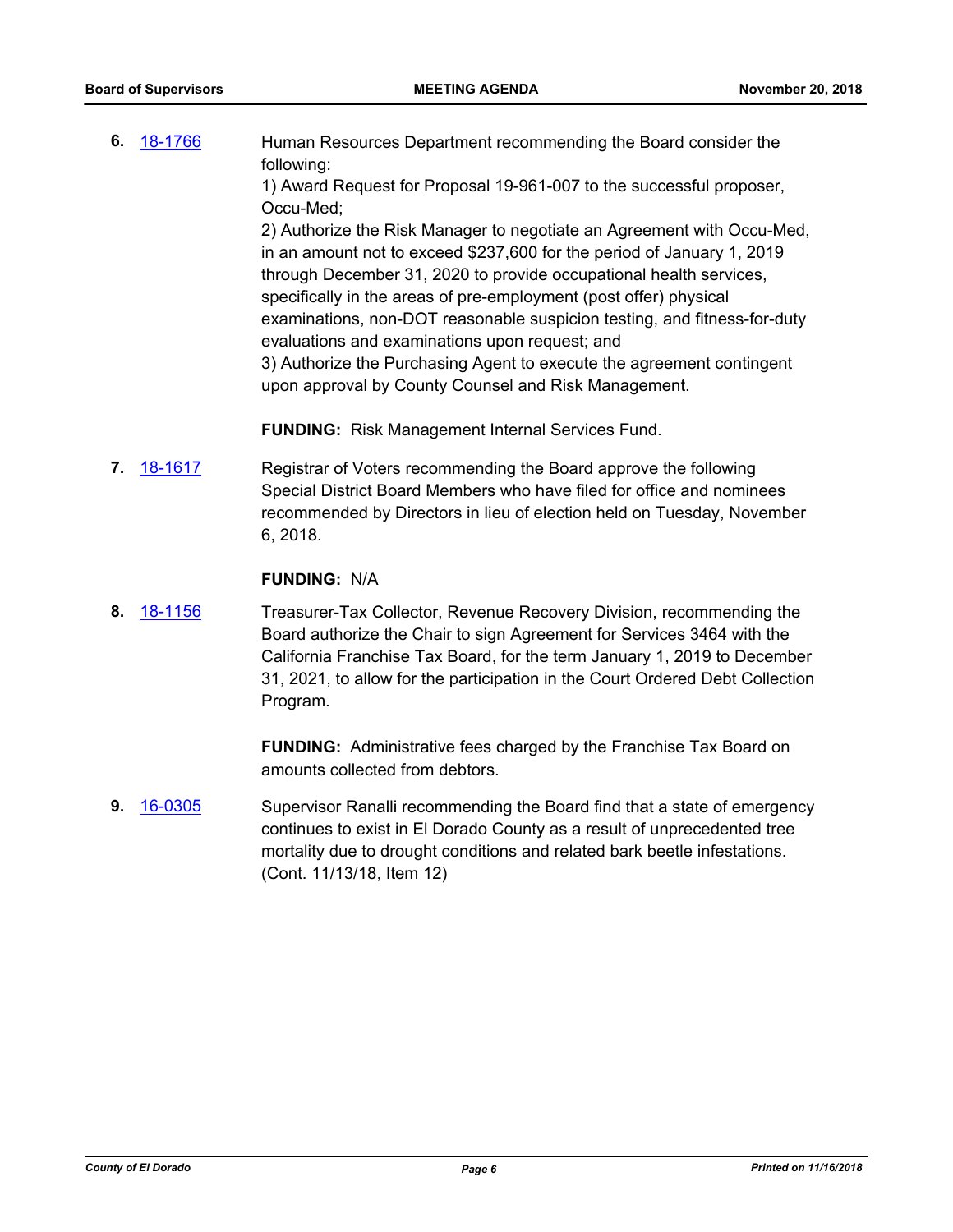#### **HEALTH AND HUMAN SERVICES - CONSENT ITEMS**

**10.** [18-1728](http://eldorado.legistar.com/gateway.aspx?m=l&id=/matter.aspx?key=25079) Health and Human Services Agency recommending the Board receive and file special tax reports for County Service Area 3 and County Service Area 7, specific to the County of El Dorado ambulance services for Fiscal Year 2017-2018.

> **FUNDING:** Special tax and penalties on assessed properties in County Service Area 3 and in County Service Area 7.

**11.** [18-1658](http://eldorado.legistar.com/gateway.aspx?m=l&id=/matter.aspx?key=25009) Health and Human Services Agency, Veterans Affairs program recommending the Board:

> 1) Approve and authorize the Chair to sign the California Department of Veteran Affairs "County Subvention Program Certificate of Compliance" and the "Medi-Cal Cost Avoidance Program Certificate of Compliance" for Fiscal Year 2018-19 for the participation in each of these programs; and 2) Authorize the County Veterans Service Officer to actively participate in the promotion of the California Veterans License Plate program under California Military and Veterans Code Section 972.1.

**FUNDING** State & Federal Funding (\$81,143)

**12.** [18-1713](http://eldorado.legistar.com/gateway.aspx?m=l&id=/matter.aspx?key=25064) Library Department recommending the Board receive and file the following reports for special taxes for County Service Area 10, specific to County of El Dorado library services for Fiscal Year 2017-18:

1) Reports pursuant to Government Code § 50075.1 that:

a) Specify the authority under which the County may levy a special tax for library services, § 50075.1;

- b) Define the purposes for which this tax may be used § 50075.1; and
- c) Identify the special tax revenue fund in the County of El Dorado.

2) Attachments to those reports demonstrating the amount of funds collected and expended pursuant to Government Code § 50075.3.

**FUNDING:** County Service Area 10 Special Taxes.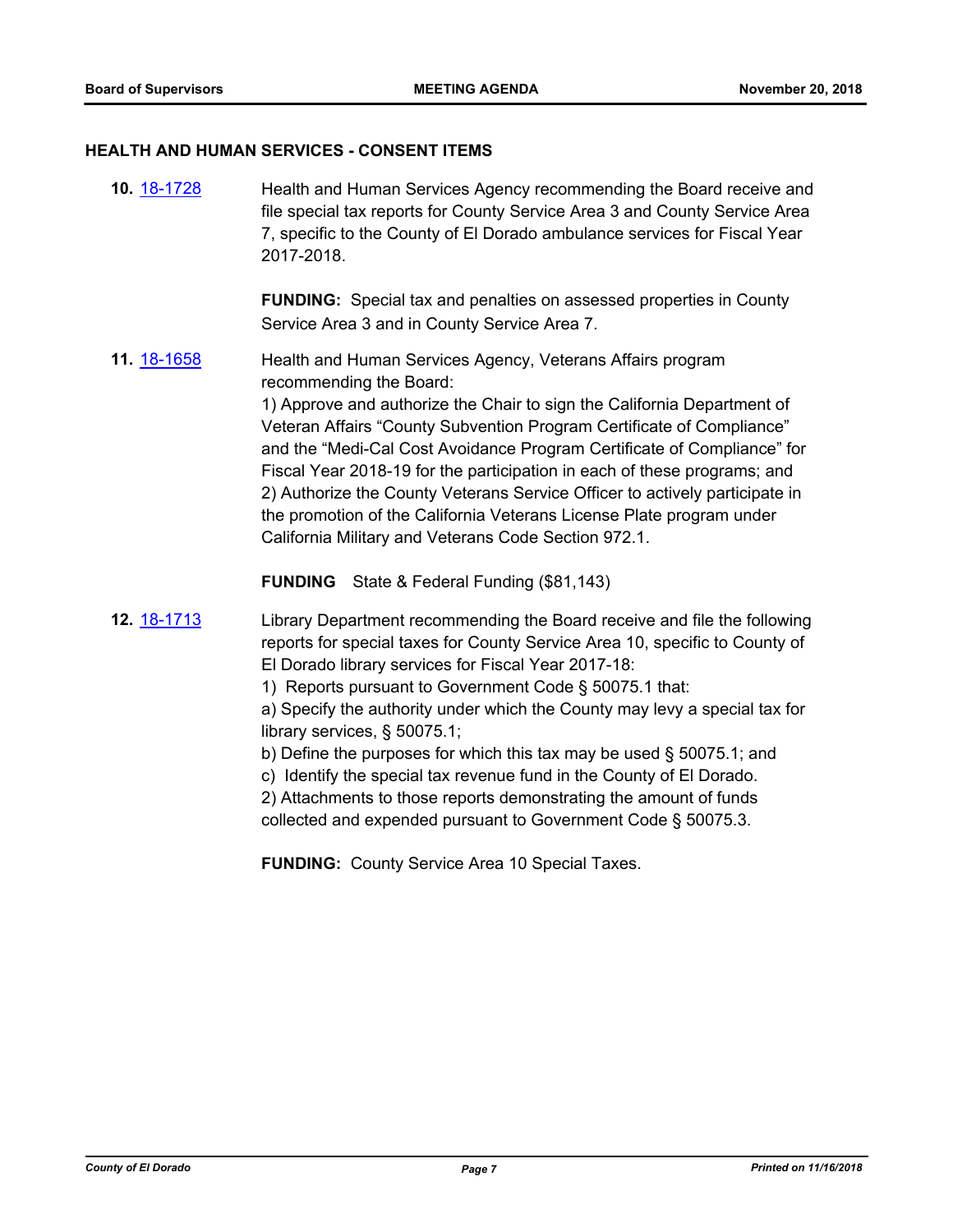#### **LAND USE AND DEVELOPMENT - CONSENT ITEMS**

**13.** [18-1752](http://eldorado.legistar.com/gateway.aspx?m=l&id=/matter.aspx?key=25103) Community Development Services, Department of Transportation, Environmental Management Department, and Chief Administrative Office, Facilities Division, recommending the Board approve the following: 1) Award Bid 19-405-021 for the purchase of Diesel Fuel and Winterization Fuel Additive to the low qualified bidders, Hunt & Sons, Inc. of Placerville, CA, and Flyers Energy, LLC of South Lake Tahoe, CA; 2) Authorize the Purchasing Agent to issue two purchase contracts totaling \$600,000, one to Hunt & Sons in the amount of \$571,000, and one to Flyers Energy in the amount of \$29,000 for a twelve month (12-month) award period, following Board approval; 3) Authorize the Purchasing Agent to increase the purchase contracts on an "as needed" basis during the awarded period as long as funding is available within the requesting department's budget; and 4) Authorize the Purchasing Agent to extend the Purchase Contracts for one (1) additional twelve (12) month award period at the same pricing, terms and conditions. **FUNDING:** General Fund for Facilities Generator Fuel Tanks (Categories IV & V). Road Fund Discretionary for Department of Transportation for maintenance equipment and vehicles (Categories I, II & III). CSA 10 Funding for Environmental Management Generator Fuel Tank (Category VI). **14.** [18-1345](http://eldorado.legistar.com/gateway.aspx?m=l&id=/matter.aspx?key=24696) Community Development Services, Department of Transportation, recommending the Board: 1) Award Request for Proposal 19-918-006 for on-call surveying support services to the successful proposer R.E.Y. Engineers, Inc.; 2) Approve and authorize the Chair to sign Agreement for Services 3313 with R.E.Y. Engineers, Inc., for a not-to-exceed amount of \$450,000, with a term commencing upon execution by both parties and expiring three years thereafter; 3) Authorize the Purchasing Agent, or designee, to execute further documents relating to Agreement for Services 3313, including amendments which do not increase the maximum dollar amount or term of the agreement, and contingent upon approval by County Counsel and Risk Management; and 4) Make the findings that it is more economical and feasible to engage an outside consultant to assist the County with on-call surveying support services in accordance with Ordinance 3.13.040.

> **FUNDING:** Various funding sources as detailed in the Department of Transportation's Capital Improvement Program, Land Development, and Right of Way projects, including federal, state, and local funding.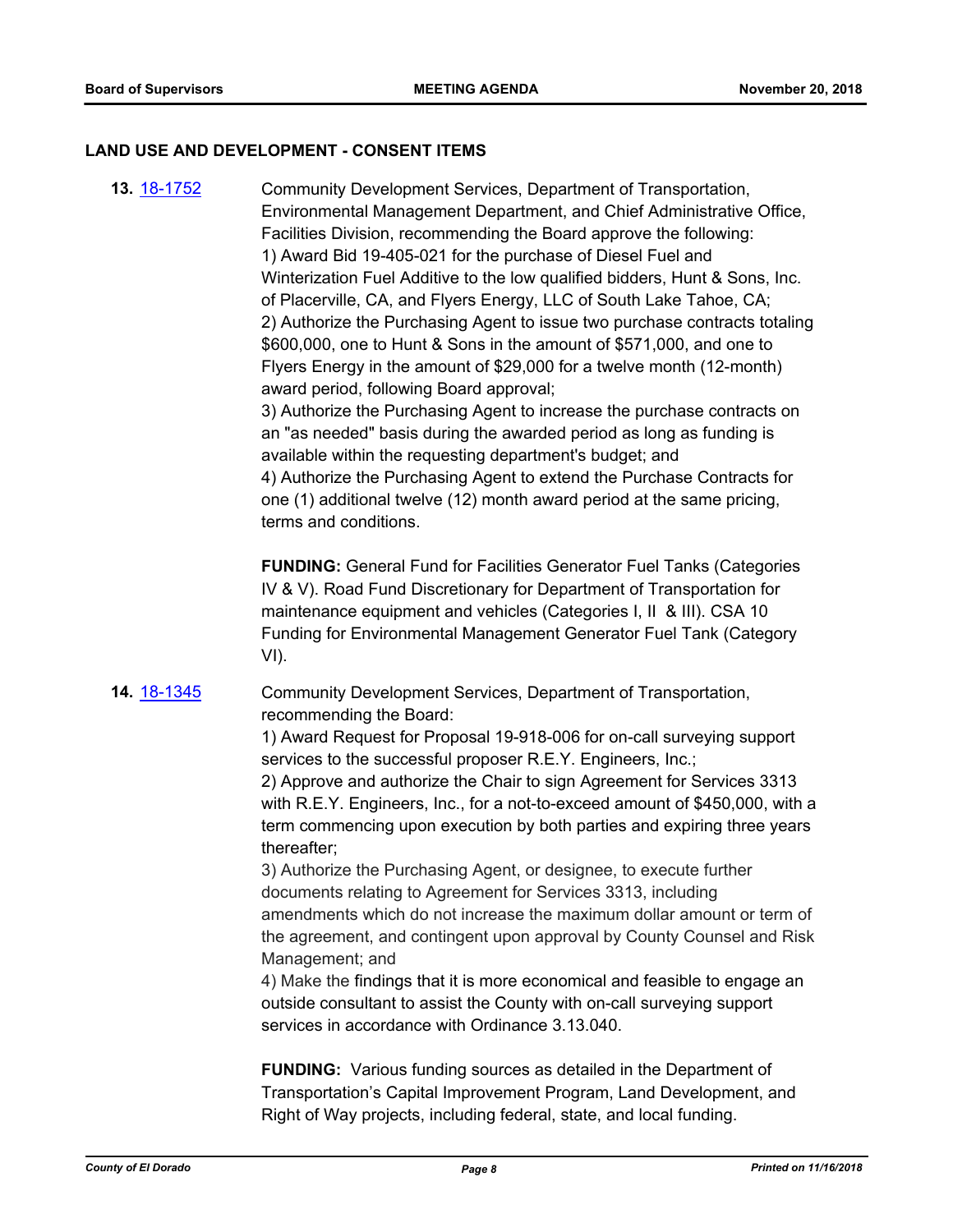**15.** [18-1441](http://eldorado.legistar.com/gateway.aspx?m=l&id=/matter.aspx?key=24793) Community Development Services, Department of Transportation, recommending the Board approve the following: 1) Award Bid 19-961-014 for Hauling Services for the West Slope of El Dorado County to the low qualified bidder, Blain Stumpf Trucking of Shingle Springs, CA; 2) Authorize the Chair to sign an agreement for Hauling Services for the West Slope of El Dorado County in the amount of \$450,000 for a thirty-six month (36-month) period beginning on January 1, 2019 ending on December 31, 2021; and 3) Authorize the Purchasing Agent to increase the contract amount and sign any additional amendments to the agreement for Hauling Services for the West Slope of El Dorado County on an "as needed" basis during the awarded period as long as funding is available within the requesting department's budget. **FUNDING:** Road Fund Discretionary, Senate Bill 1 - RMRA. **16.** [18-1540](http://eldorado.legistar.com/gateway.aspx?m=l&id=/matter.aspx?key=24891) Community Development Services, Department of Transportation - Fleet Services Unit, recommending the Board consider the following: 1) Dispense with the formal bidding process in accordance with Purchasing Ordinance 3.12.16, Section D; 2) Authorize the Purchasing Agent to utilize the State of California competitively bid Contract 1-18-23-23D for the acquisition of thirteen (13) 2019 Chevrolet Suburban Police Pursuit Vehicles for the Department of Transportation - Fleet Services Unit; and 3) Authorize the Purchasing Agent to sign a purchase order to the awarded State vendor, Winner Chevrolet of Elk Grove, CA. in the amount of \$541,632 plus applicable delivery, fees and taxes (estimated at \$41,333)

**FUNDING:** Fleet Services Fund and Rural Counties Funds.

for a one time purchase following Board approval.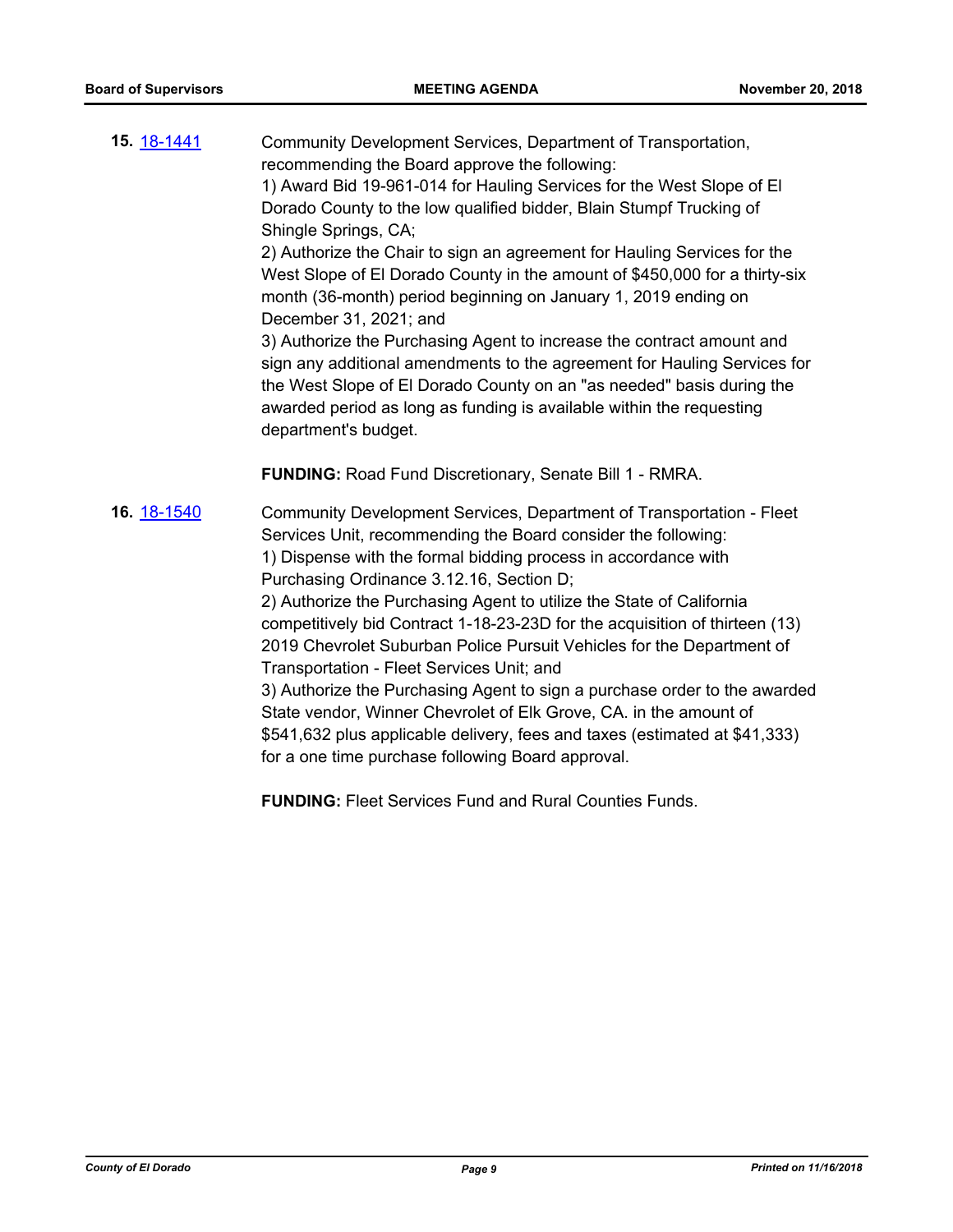- **17.** [18-1580](http://eldorado.legistar.com/gateway.aspx?m=l&id=/matter.aspx?key=24931) Community Development Services, Planning and Building Department, Long Range Planning, recommending that the Board: 1) Approve and Aauthorize the Chair to sign a Memorandum of Understanding between El Dorado County and the El Dorado County Water Agency; 2) Approve the Introduction (First Reading) of Ordinance **5096** to Rrepeal Ordinance 4385 and repeal and replace El Dorado County Ordinance 4325 - Providing For Public Water Planning (the repeal or amendment of Ordinance No. 4325 requires unanimous approval by the Board of Supervisors); and 3) Repeal El Dorado County Ordinance 4385. Continue Ordinance 5096 to December 4, 2018 for Final Passage (Second Reading). (Est. Time: 20 Min.)
	- **FUNDING:** There is no funding associated with this item.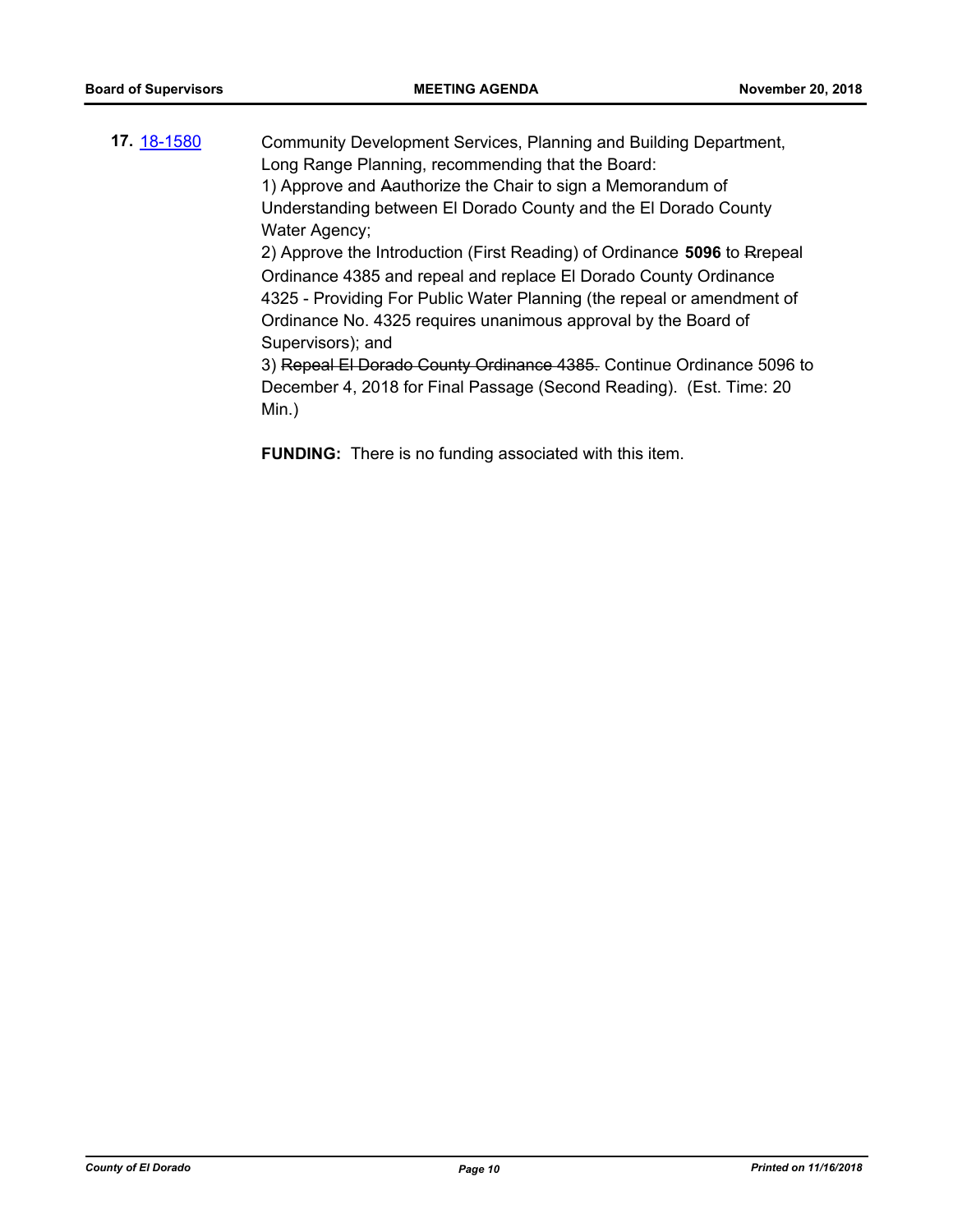#### **LAW AND JUSTICE - CONSENT ITEMS**

**18.** [18-1720](http://eldorado.legistar.com/gateway.aspx?m=l&id=/matter.aspx?key=25071) Sheriff and Probation Departments, recommending the Board approve the following:

> 1) Award Bid 19-200-011 for the purchase of Institutional Clothing, Bedding, Footwear, and Toiletries to the low qualified bidders, Bob Barker Company of Fuquay Varina, NC, Victory Supply Inc. of Mount Pleasant, TN; 2) Authorize the Purchasing Agent to issue two (2) purchase contracts to the same two (2) bidders for a total of \$105,000; one to Bob Barker in the amount of \$70,000, and one to Victory Supply in the amount of \$35,000 for a twelve-month (12-month) award period following Board approval; and 3) Authorize the Purchasing Agent to increase the blanket purchase contracts on an "as needed" basis during the awarded period as long as funding is available within the requesting department's budget.

**FUNDING:** General Fund.

# **END CONSENT CALENDAR**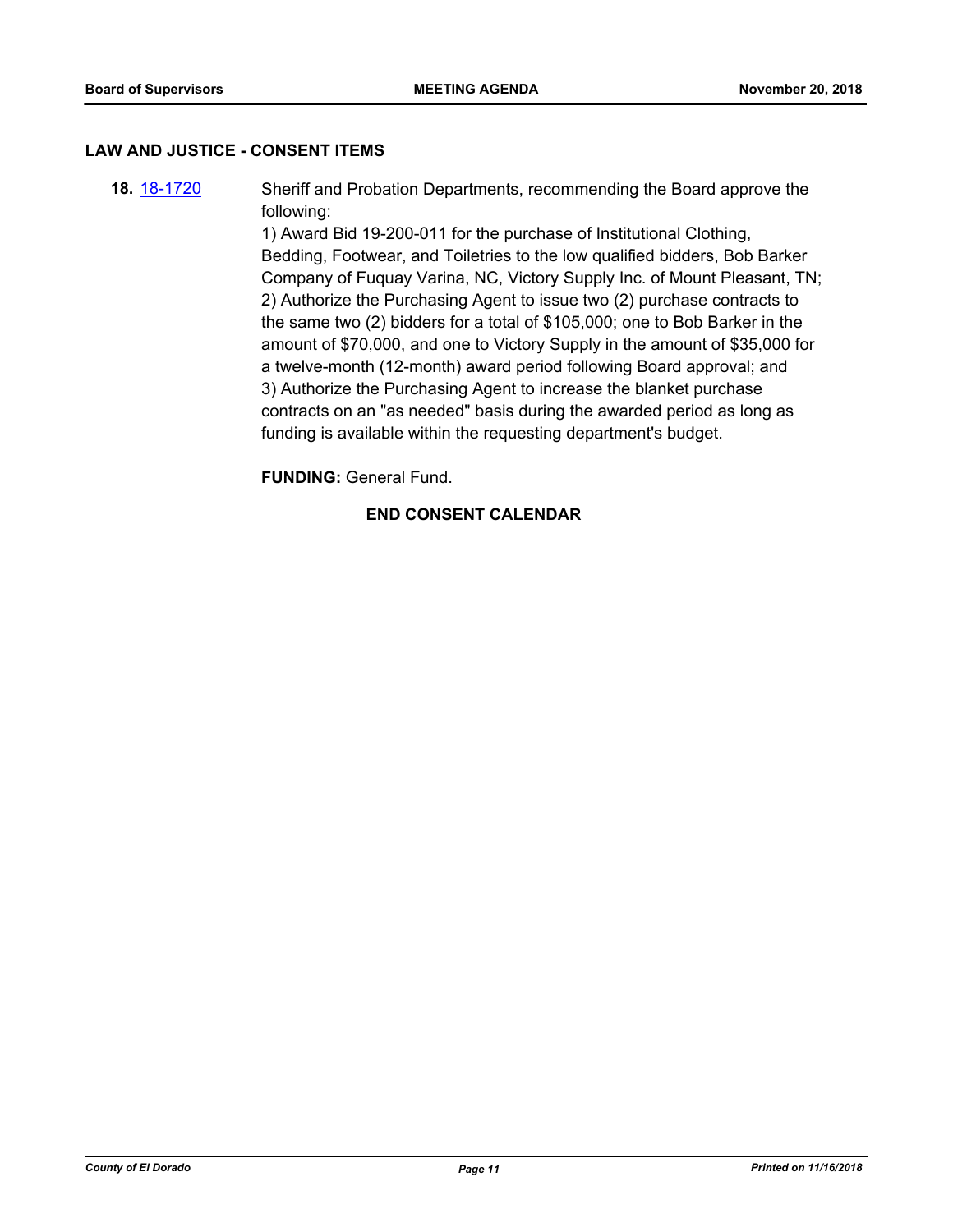# **DEPARTMENT MATTERS (Items in this category may be called at any time)**

| 19. 18-1556 | Air Quality Management District (AQMD) recommending the Board, acting<br>as the AQMD Board of Directors:<br>1) Receive a presentation on options for a permanent AQMD office<br>including:<br>a) The Sheriff's Civil Annex space in the lower level of Building A currently<br>occupied by the Sheriff's Fiscal Division staff, estimated cost \$511,000,<br>which includes the addition of 36 new parking spots;<br>b) A building to be constructed on County property adjacent to Building C<br>on Fairlane Court, estimated cost \$1,563,407;<br>c) A building to be constructed on County property adjacent to the Library<br>on Fair Lane, estimated cost \$1,500,000;<br>d) A refurbished modular building to be located on County property<br>adjacent to the Library on Fair Lane, estimated cost \$510,000;<br>e) A renovated County owned office building at 525 Main Street, estimated<br>cost \$875,000;<br>f) A renovated County owned office building at 515 Main Street, estimated<br>cost \$710,000;<br>2) Select Option A, the Building A lower level space, as the preferred<br>option;<br>3) Direct AQMD to work with CAO Facilities to establish the office; and<br>4) Approve and authorize the Air Pollution Control Officer to expend<br>required AQMD funding by transferring funds to Facilities and executing<br>contracts pending approval from County Counsel and Risk Management<br>that do not exceed the total amount estimated for the project. (Est. Time: |
|-------------|---------------------------------------------------------------------------------------------------------------------------------------------------------------------------------------------------------------------------------------------------------------------------------------------------------------------------------------------------------------------------------------------------------------------------------------------------------------------------------------------------------------------------------------------------------------------------------------------------------------------------------------------------------------------------------------------------------------------------------------------------------------------------------------------------------------------------------------------------------------------------------------------------------------------------------------------------------------------------------------------------------------------------------------------------------------------------------------------------------------------------------------------------------------------------------------------------------------------------------------------------------------------------------------------------------------------------------------------------------------------------------------------------------------------------------------------------------------------------------------------|
|             | 20 Min.)<br><b>FUNDING:</b> 60% Permit Revenues, 33% State Surcharge Fees and 7%<br>State Subvention.                                                                                                                                                                                                                                                                                                                                                                                                                                                                                                                                                                                                                                                                                                                                                                                                                                                                                                                                                                                                                                                                                                                                                                                                                                                                                                                                                                                       |
| 20. 18-1425 | Agriculture Department recommending the Board consider providing<br>direction to staff, pursuant to Board Policy A-3, to proceed with<br>establishing an ordinance that supports an Agricultural Conservation<br>Easement Program. (Est. Time: 15 Min.)                                                                                                                                                                                                                                                                                                                                                                                                                                                                                                                                                                                                                                                                                                                                                                                                                                                                                                                                                                                                                                                                                                                                                                                                                                     |
|             | <b>FUNDING:</b> Voluntary easement donations by property owners requesting<br>General Plan amendments or rezones from agricultural to non-agricultural<br>zones, voluntary donations, grants.                                                                                                                                                                                                                                                                                                                                                                                                                                                                                                                                                                                                                                                                                                                                                                                                                                                                                                                                                                                                                                                                                                                                                                                                                                                                                               |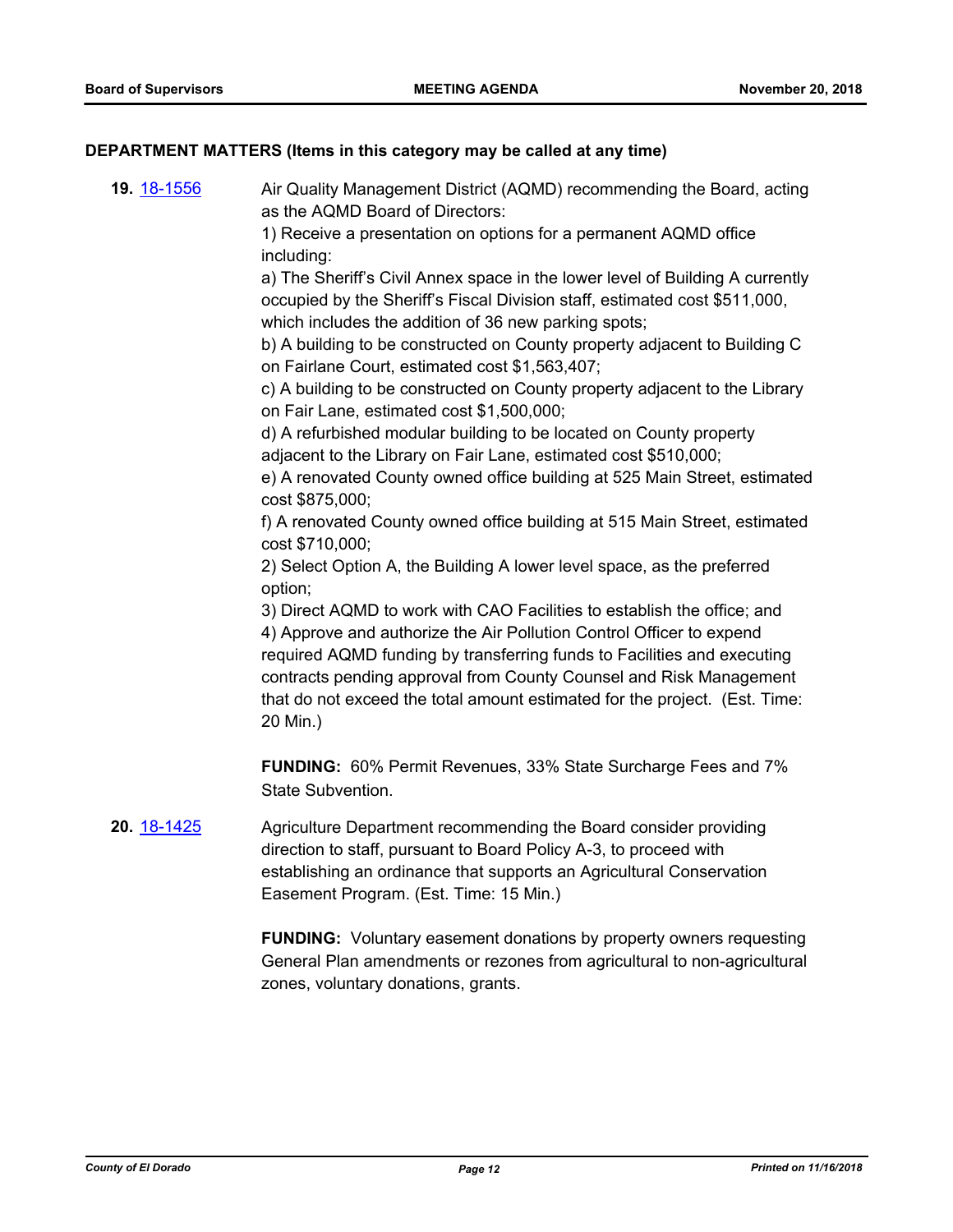**21.** [18-1797](http://eldorado.legistar.com/gateway.aspx?m=l&id=/matter.aspx?key=25148) Community Development Services, Department of Transportation, recommending the Board approve and authorize the Chair to sign a budget transfer reducing the General Fund designation for Road Improvements (designated fund balance) by \$686,606 and increasing the operating transfer out to the Department of Transportation by the same amount to allow for a General Fund contribution to the Road Fund for expenses incurred in Fiscal Year 2017-18 to repair roads that were damaged during the 2017 winter storms. (4/5 vote required to approve the budget transfer) (Est. Time: 15 Min.)

**FUNDING:** General Fund.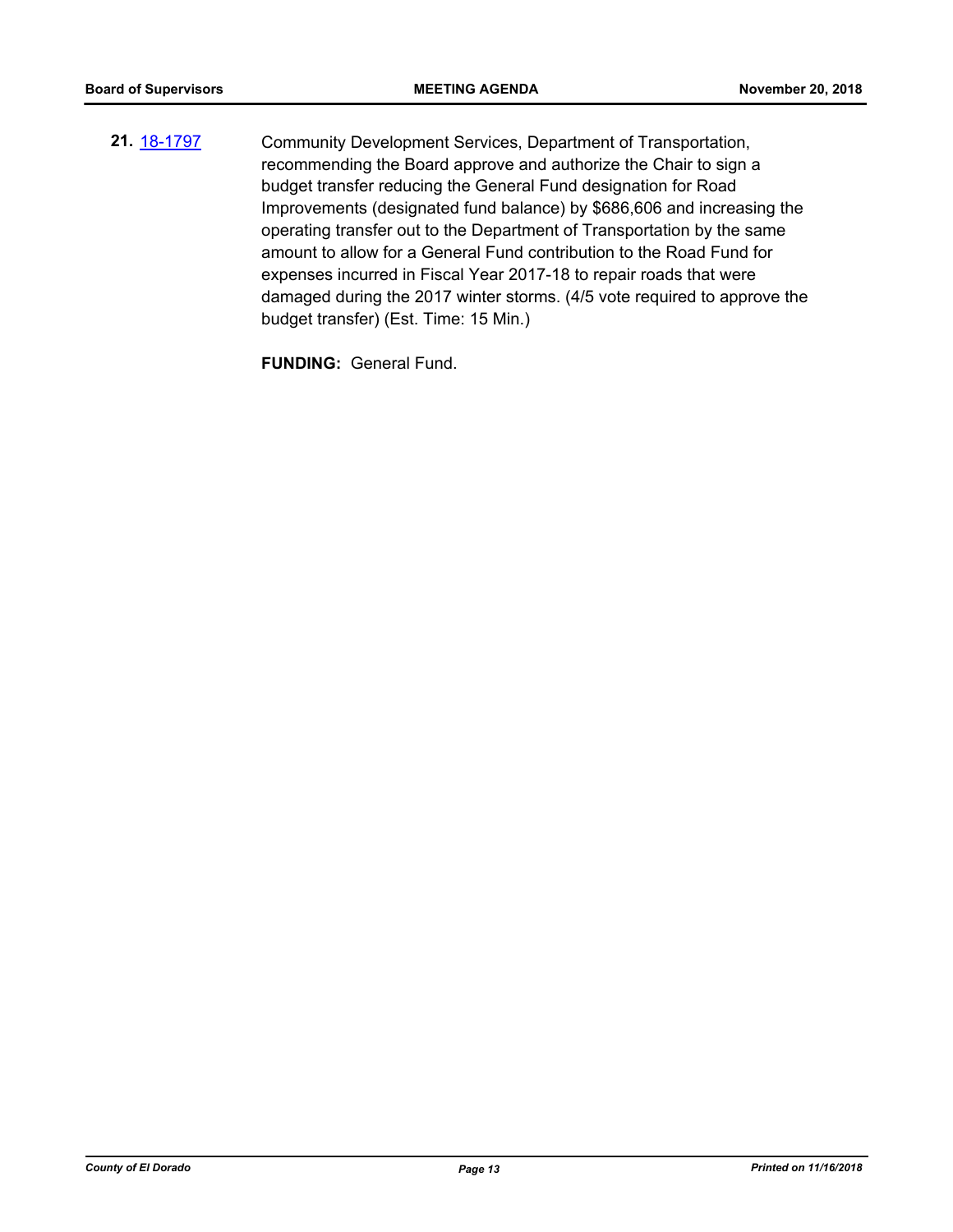#### **10:30 A.M. - TIME ALLOCATION**

**22.** [18-1601](http://eldorado.legistar.com/gateway.aspx?m=l&id=/matter.aspx?key=24952) Chief Administrative Office recommending the Board receive a presentation from Jody Franklin of the El Dorado County Chamber of Commerce - Visitor's Authority on activities completed for Fiscal Year 2017-18. (Est. Time: 30 Min.)

**FUNDING:** N/A

#### **11:00 A.M. - TIME ALLOCATION**

**23.** [18-1763](http://eldorado.legistar.com/gateway.aspx?m=l&id=/matter.aspx?key=25114) Community Development Services, Planning and Building Department, recommending the Board:

> 1) Receive a presentation on the County's Implementation Plans to comply with the State of California Trash Policy;

> 2) Endorse staff's recommended Track 2 strategy to demonstrate full trash capture equivalency for both the West Slope and the Lake Tahoe Basin to comply with the Trash Policy; and

3) Direct staff to send the required submittals to the State Water Resources Control Board and the Lahontan Regional Water Quality Control Board by December 1, 2018. (Est. Time: 30 Min.)

**FUNDING:** Garbage Franchise Fees, National Pollutant Discharge Elimination System - General Fund and Road Fund.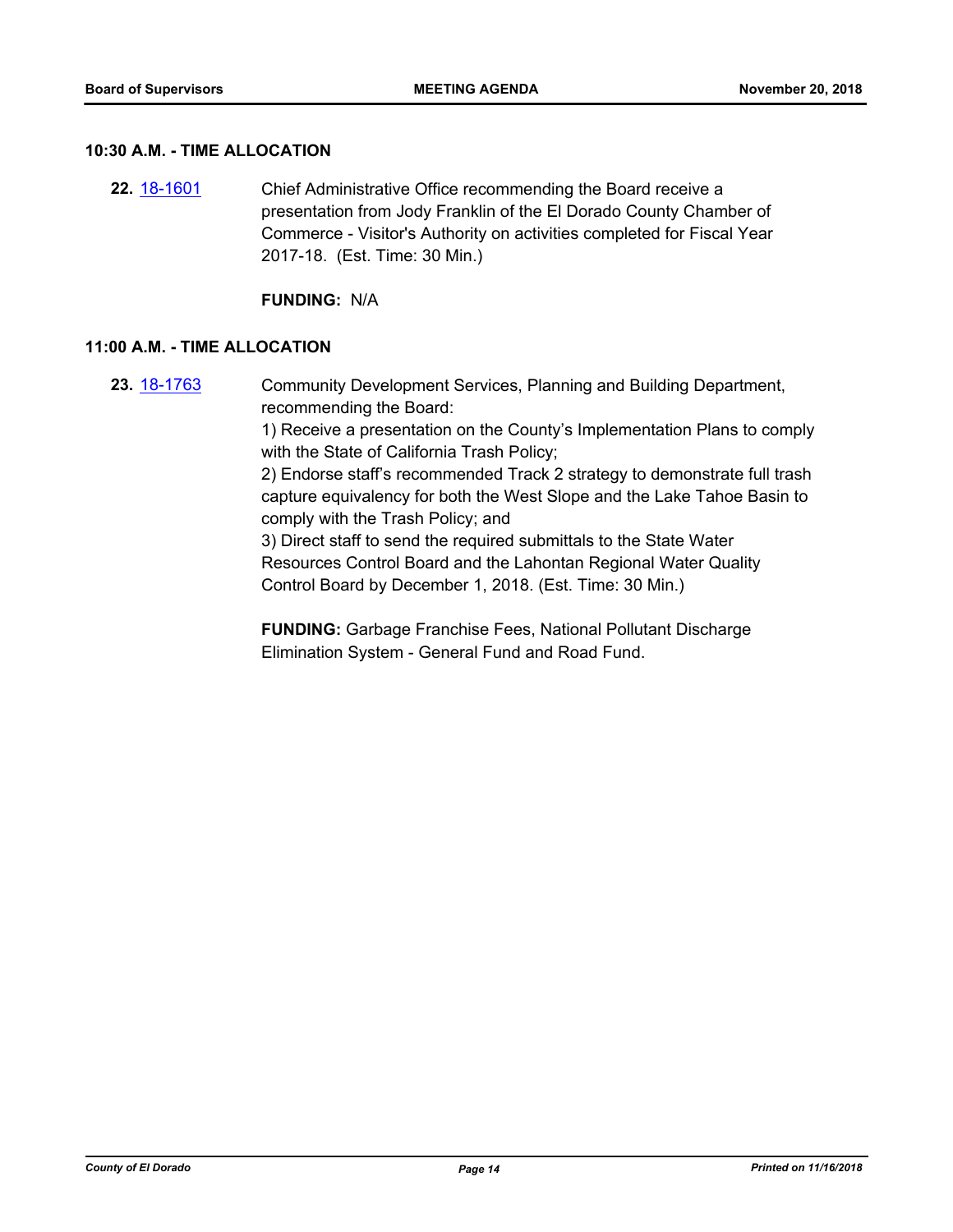#### **1:00 P.M. - TIME ALLOCATION**

**24.** [18-1767](http://eldorado.legistar.com/gateway.aspx?m=l&id=/matter.aspx?key=25118) Chief Administrative Office recommending the Board consider and approve amendments to the Fiscal Year 2018-2019 Adopted Budget to incorporate recommended uses for General Fund fund balance carried over from Fiscal Year 2017-2018, to incorporate various non-policy related adjustments to reflect information that arose following the approval of the Recommended Budget, and approve Amendment 1 to the Fixed Asset listing. A 4/5 vote is required to approve the Budget Amendments. (Est. Time: 2 Hr.)

**FUNDING:** County-wide Budget; General Fund fund balance; ACO Fund.

**25.** [18-1802](http://eldorado.legistar.com/gateway.aspx?m=l&id=/matter.aspx?key=25153) Chief Administrative Office recommending the Board approve the Fiscal Year 2019-2020 Master Budget Calendar and appoint two members to the Fiscal Year 2019-2020 Budget Ad Hoc Committee. (Est. Time: 15 Min.)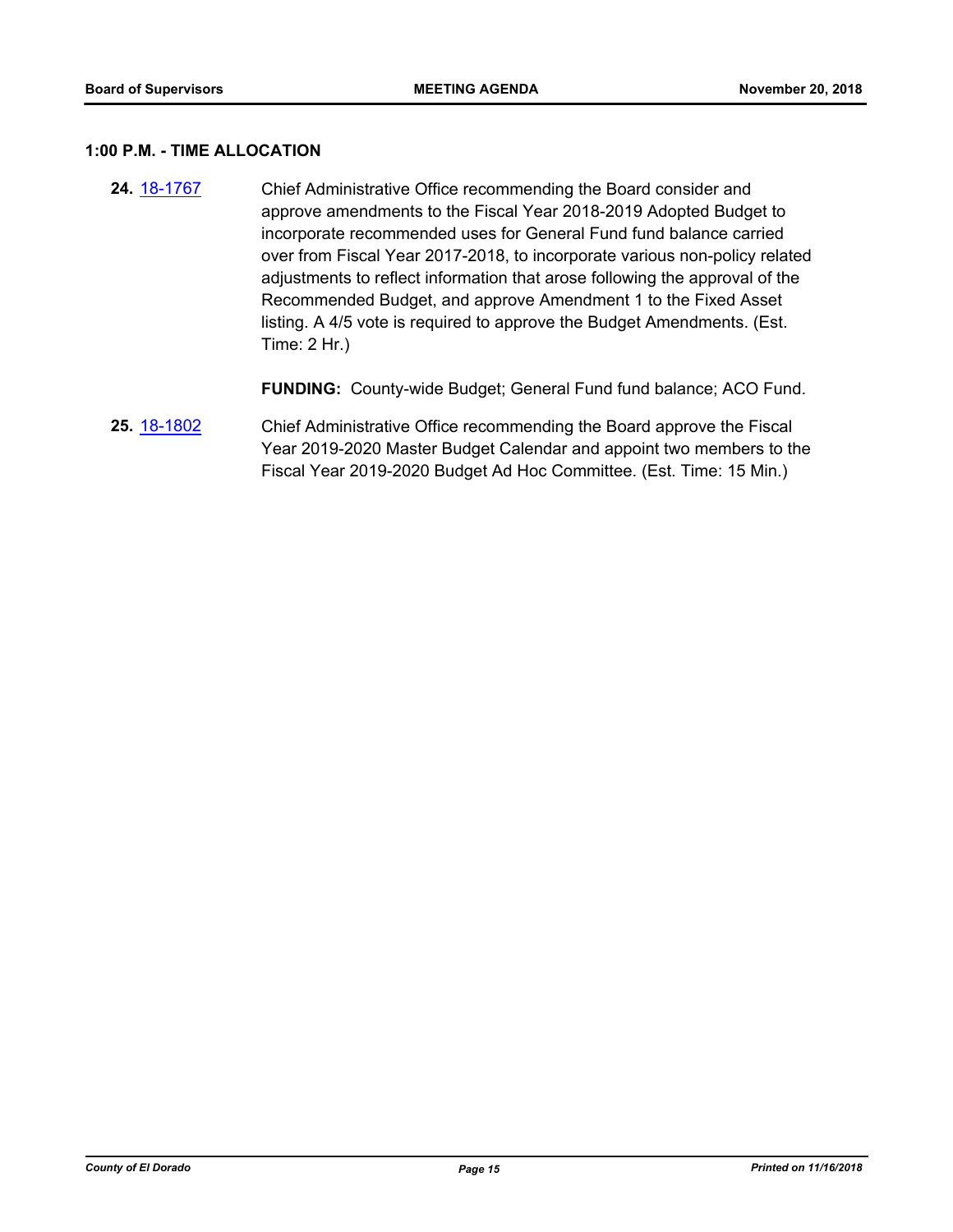## **ITEMS TO/FROM SUPERVISORS**

**CAO UPDATE**

**ADJOURNMENT**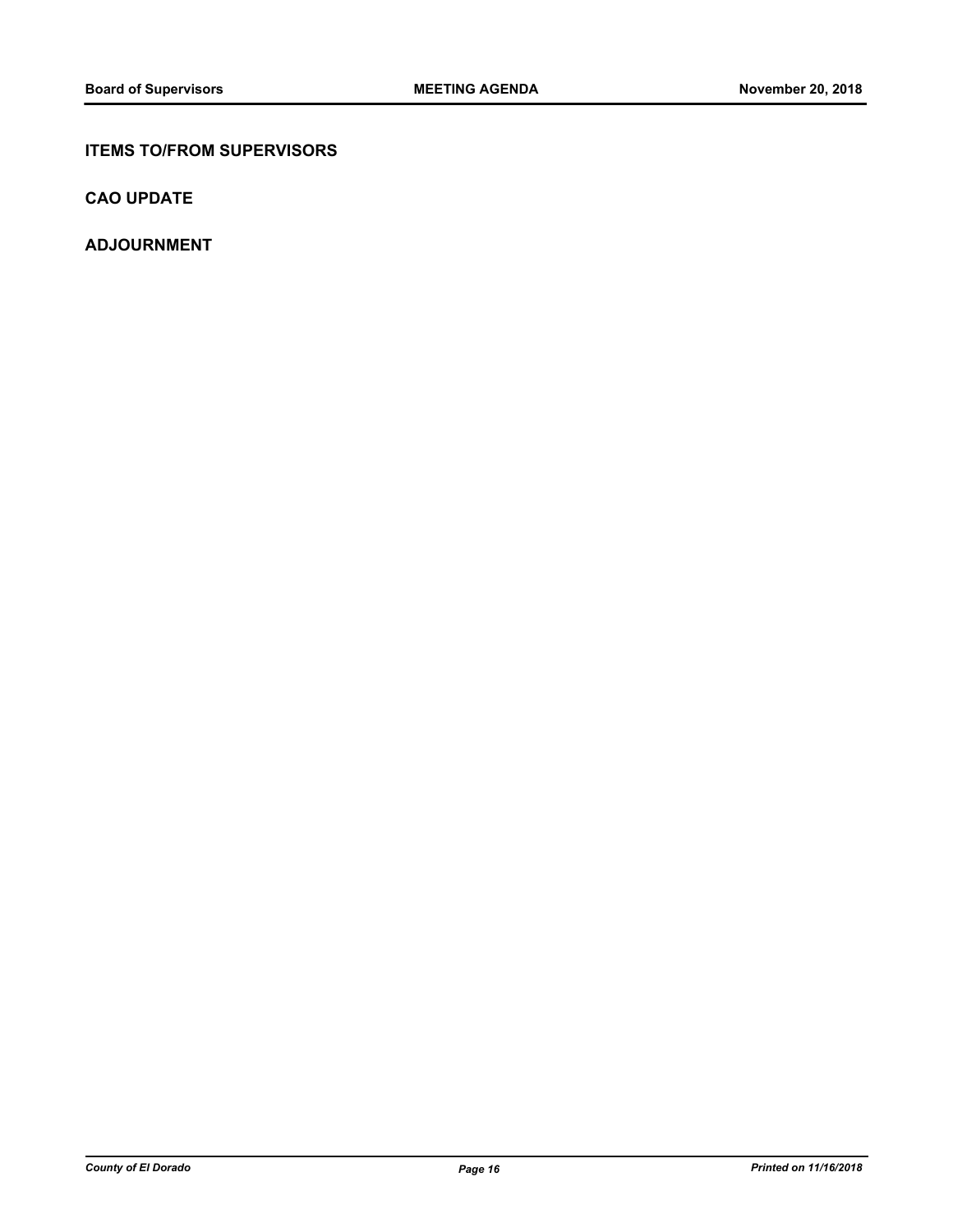# **CLOSED SESSION**

| 26. 18-1682 | Conference with Legal Counsel - Initiation of Litigation pursuant to<br>Government Code Section 54956.9(d)(4). Number of potential cases: (1).<br>(Est. Time: 15 Min.) (Cont. 11/13/18, Item 35)                                                                                                                             |
|-------------|------------------------------------------------------------------------------------------------------------------------------------------------------------------------------------------------------------------------------------------------------------------------------------------------------------------------------|
| 27. 18-1808 | <b>Conference with Legal Counsel - Significant Exposure to Litigation</b><br>pursuant to Government Code Section 54956.9(d)(2). Number of potential<br>cases: (1). (Est. Time: 20 Min.) (Cont. 11/13/18, Item 44)                                                                                                            |
| 28. 18-1815 | <b>Conference with Legal Counsel - Significant Exposure to Litigation</b><br>pursuant to Government Code Section 54956.9(d)(2). Number of potential<br>cases: (1). (Est. Time: 20 Min.)                                                                                                                                      |
| 29. 18-1820 | <b>Conference with Legal Counsel - Existing Litigation pursuant to</b><br>Government Code Section 54956.9(d)(1). Title: Thomas Austin and Helen<br>Austin v. the County of El Dorado, and Does 1 through 50, El Dorado<br>County Superior Court Case No. PC20150633. Number of potential<br>cases: (1). (Est. Time: 10 Min.) |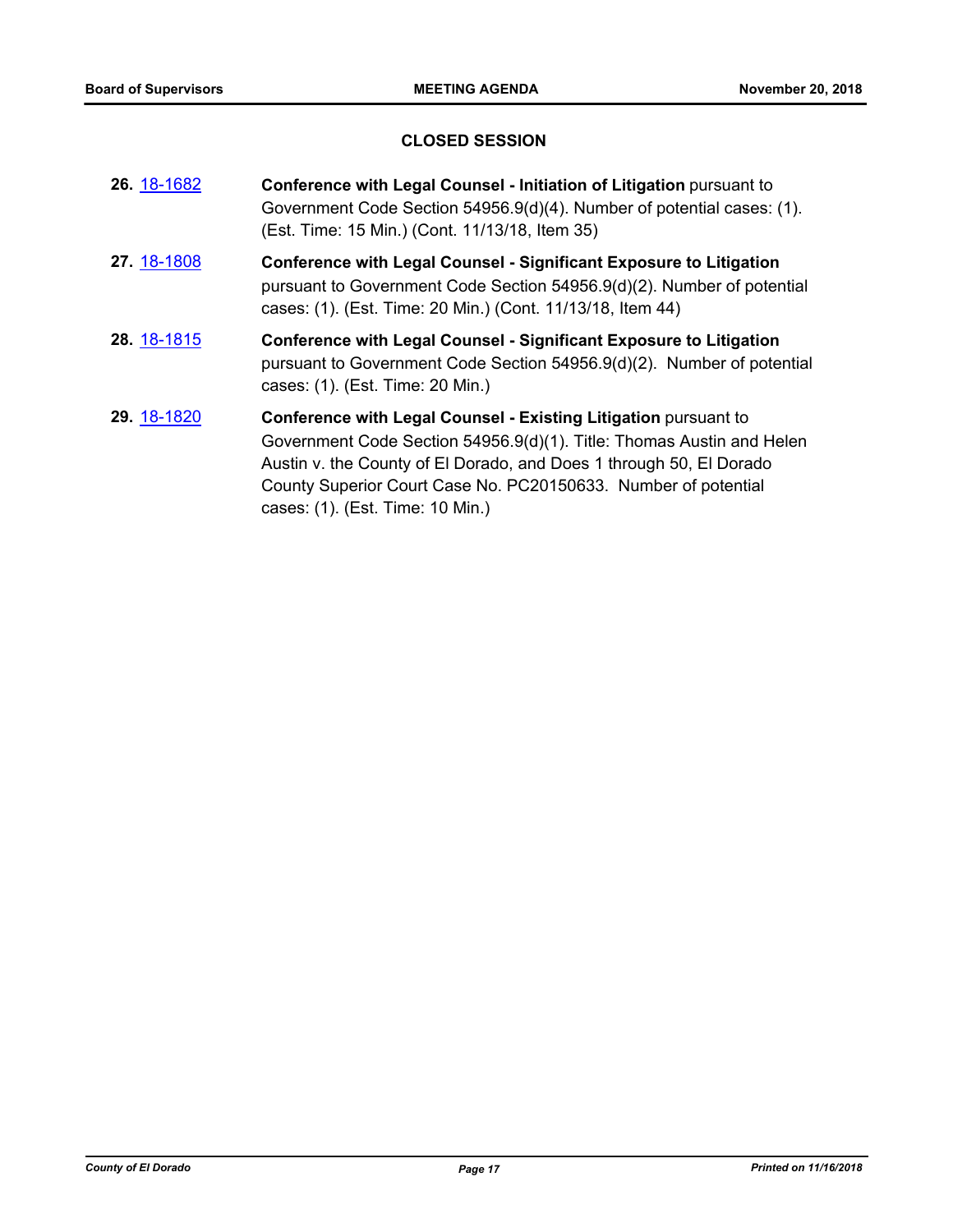On August 19, 2003, the Board adopted the following protocol: It is a requirement that all speakers, County staff and the public, when approaching the podium to make a visual presentation to the Board of Supervisors, must provide the Clerk with the appropriate number of hard copies of the presentation for Board members and the audience.